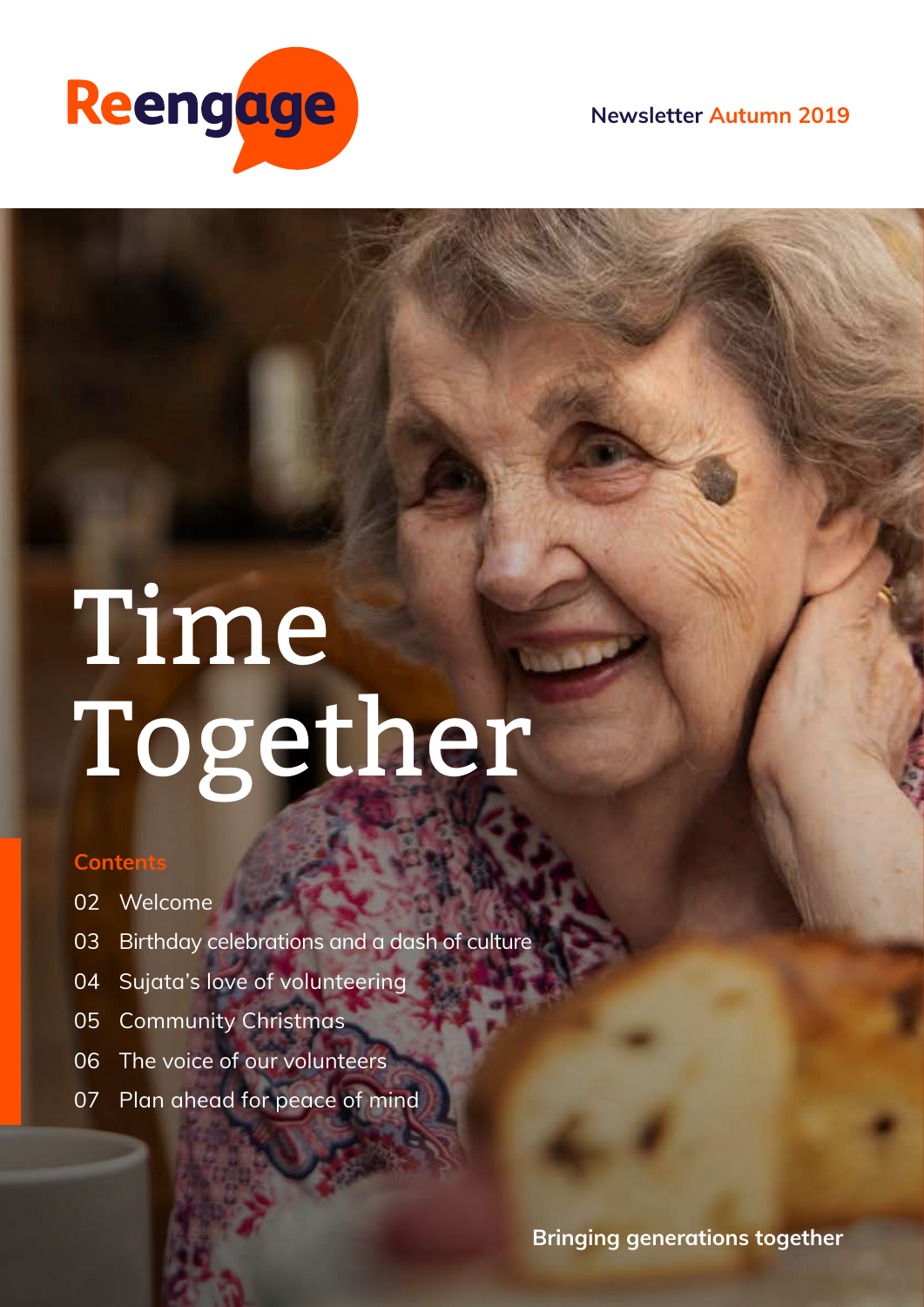Not only do we have a new magazine, the charity also has a new name. We are now called Re-engage, a name we've chosen to remind people of the importance of sharing time together, of re-engaging with each other, with other generations, and within our local communities.

At Re-engage, formerly Contact the Elderly, we are best known for our Sunday Contact Teas, and they will continue to be at the heart of what we do. There are now nearly 1,000 Contact Teas groups right across the UK, from the north of Scotland to the south of Cornwall and in many places in between. Every month, nearly 7,000 older guests come along with their volunteer drivers to share conversation, tea, ideas, memories, and plans. I want to thank each one of you for being part of that and for enriching the lives of those around you. Every one of our volunteers is delighted to have the chance to spend time with you.

Every time we send this magazine, we will also send you the Memo sheet so that you can let me know what you are thinking about. Please give feedback on your group, tell me what other activities you would like to see taking off in your area, or just let me know what's on your mind. There is an envelope provided, so don't hesitate to put the sheet in the post and there's no need to add a stamp.

I am looking forward to hearing from you via the Memo sheet – or you can email me or write to me at the charity's offices. The details are on the back of the magazine.

My very best wishes

**Meryl Davies chief executive, Re-engage** 

**The 15 members of the Penuel Group in Roch, southwest Wales had two very special birthdays to celebrate in July: the group reached its second anniversary and Margaret Hopkins, its oldest member, celebrated her 99th birthday.**

Although she now suffers memory problems and has regular falls, Margaret often says how lovely it is to get out and to be with old friends at the Sunday tea parties. She is also very sociable and enjoys striking up conversations, meeting new people and hearing about their lives.

Margaret has had a very active and interesting life, and has been lucky enough to enjoy good health for most of the way. She was a school teacher, played hockey for Wales, loved her holidays, and was a keen walker well into her 80s. On the way to the teas, Margaret's driver says her memory problems are usually quite noticeable but the drive home is a different story because, "Margaret seems able to remember and to talk about so much more. It's really lovely to behold."

> Margaret is a true inspiration to everyone within the group and clearly enjoys her special Sunday tea parties, meeting up and chatting with her friends.



### Art, culture and afternoon tea

**The National Museum of Cardiff hosts three tea parties each year for local groups. The parties are hugely popular and well attended by our guests. The events are invariably themed around one of the museum's current exhibitions and include a specific presentation before a full on afternoon tea.**

The most recent visit was linked to a Japanese art and design exhibition where guests were able to handle artefacts such as tea pots and bowls, as well as try on some genuine Japanese kimonos. Two of the guests, Doris and Erica couldn't wait to give it a go and were delighted when the curator asked for volunteers as you can see from their smiles.

## It's a double birthday celebration in Pembrokeshire

## Welcome

**A very warm welcome to this first edition of our new magazine,**  *Time Together***. We will be sending this magazine to you several times a year and I very much hope you'll enjoy it.** 

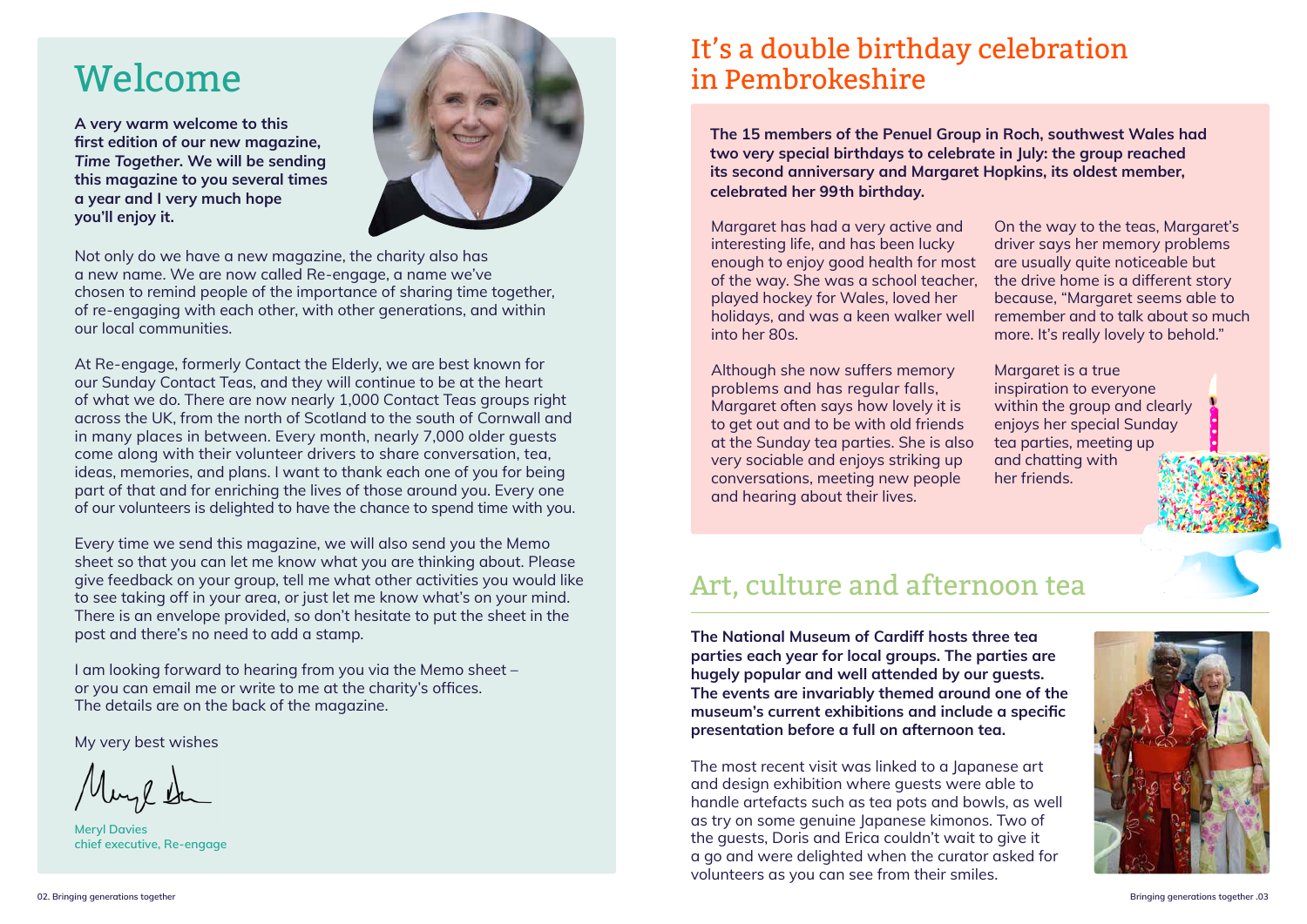**"It's just a very uplifting experience. To sit with the guests, to get an opportunity to talk with them, to learn from their wisdom and their experiences of life."**

Sujata Setia has been hosting Sunday tea parties for the Dartford Re-engage group for almost 18 months and has become one of the charity's biggest fans. She typically hosts around 12 people, for two to three hours, and always tries to do something a bit different to make it extra special.

For example: her last party fell on the same date as Friendship Day in India so she bought in a special cake and some guests joined her with a glass of wine to celebrate.

The parties have also led to some surprising personal experiences for Sujata, such as when she was asked by one lady to visit her home and photograph her cat. Sujata says the visit gave her a unique opportunity to learn much more about the lady's perspective on life: "It was just the most incredible afternoon. The lady spoke with me for a very long time and we talked about how to wear make up, what brand of lipstick she buys, and about therapies to keep our skin looking young and supple. They were the sort of subjects you would discuss with a 20 or a 30 year old. It was a really heart-warming conversation."

As a professional photographer, Sujata specialises in children and family shots and frequently travels internationally to coach aspiring photography students. But having started as a volunteer host, she says older couples are now one of her favourite subjects: "They allow you to find beauty in not just the youth of life but also the next and most crucial stage - growing old."

Everyone is looking to get something different from volunteering but Sujata says all the volunteers are truly amazing because: "They are not doing it for anything else but the sheer love of the older people they are bringing into their own homes. It's just incredible how pure and amazing this charity is."

**To see some of Sujata's work please visit www.butnaturalphotography.com**



**Most people love the idea of Christmas, but not everyone gets to enjoy the day as much as they would like. In fact, for some people it can be a lonely time, when the days are short and the weather is damp.** 

The whole idea behind Community Christmas is to make sure that older people have a place to go to celebrate the festive season. It is also to encourage people and organisations in the community to set up events where people can get together and share the joys of the season.





# Community Christmas

Whether it be tea and mince pies, a festive drink or a full Christmas dinner, there is room for all kinds of celebrations.

So that it is easy to find an activity near you, Community Christmas advertises information about Christmas-time events right across the UK. Community groups, charities, pubs, lunch clubs, and cafes all send us their details and we help to make sure that older people get to hear about the events. And if an older person needs help getting in touch with someone about an event on Christmas Day itself, then they can call the Re-engage office and we'll help make the connection.

This year, we are working in partnership with national restaurant chain Prezzo to spread the word and we hope that a Community Christmas celebration will soon be part of many more people's lives.

**For more information about Christmastime events in your area please visit: www.reengage.org.uk/community-christmas or call 0800 716 543.**



## Sujata loves volunteering because ….

**Helping older people find a Christmas celebration close to home**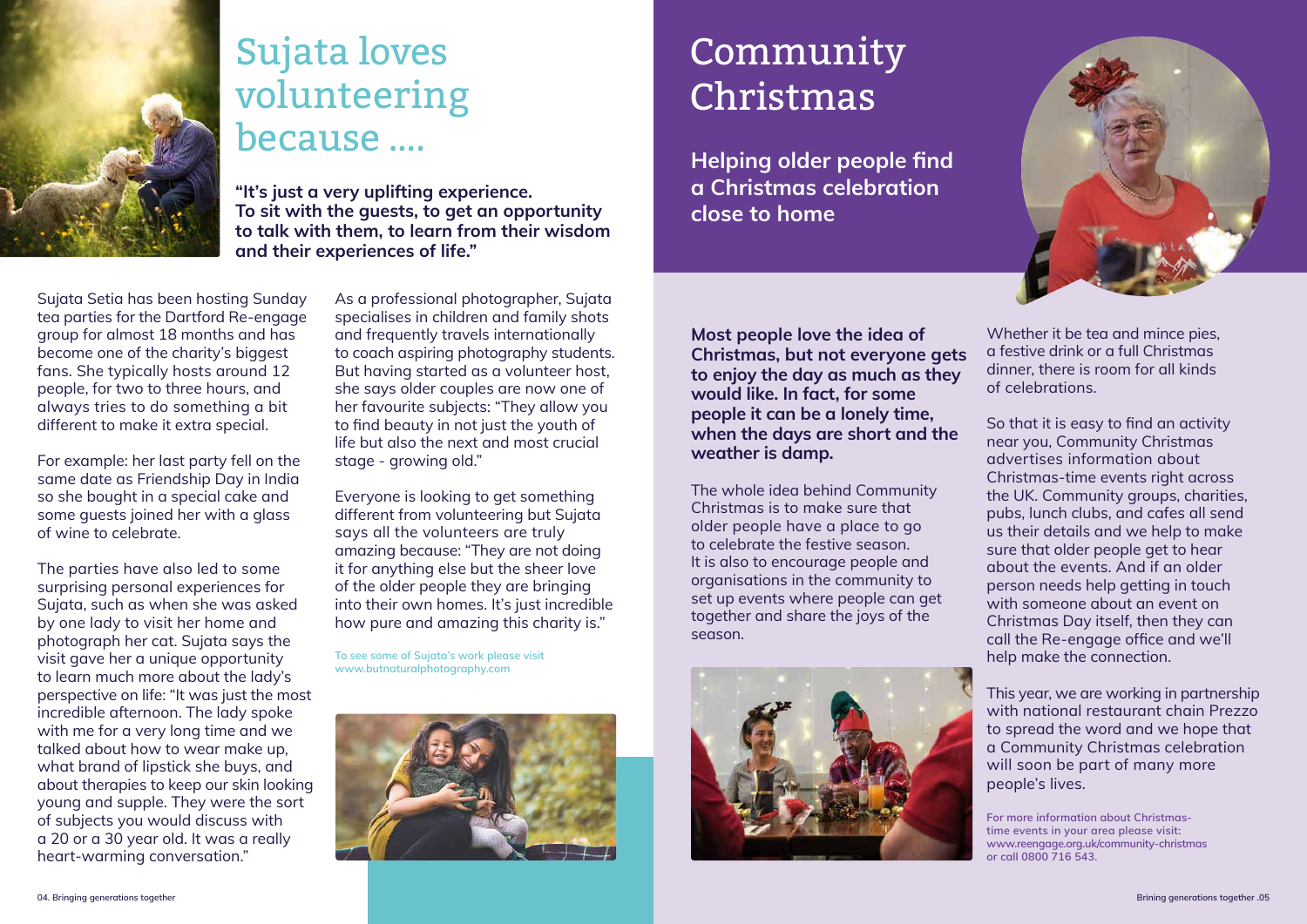#### John wins 2019 Marsh Award for Volunteering

**John Gall from Nigg in Aberdeen has won a 2019 Marsh Award in recognition of his long-term volunteering with Re-engage.** 

John first got involved when a volunteer driver friend told him the charity was struggling to find a local co-ordinator to help set up a new group. Almost ten years on and John is now Aberdeen area organiser, arranging regular gatherings for around 70 guests across all 12 city groups and never missing an opportunity to promote the cause.



Aubrey says he looks forward to the monthly Sunday afternoon outings as much as the guests do and can thoroughly recommend it as a volunteering role: "It only involves perhaps three or four hours a month but I really get a lot of out of it and I think other drivers do too. Anyone who likes volunteering, who likes people, and who wants to get involved is probably going to enjoy this. They should just give it a go."

On hearing about his award John said: "I get great satisfaction from my volunteering as I know the good it does not only for the guests but also for the drivers. The award came as a pleasant surprise but I like to think it is for all the volunteers as it's a little awkward being singled out when there are so many people who make our Sunday afternoons happen."

**After a career in personnel, Aubrey Wood is unquestionably qualified as a people person which is a pre-requisite for any Re-engage volunteer. And when he retired almost a decade ago, he initially became involved as a volunteer relief driver for the Dundee group. But for the last five years or so he's been a regular chauffeur and a familiar, friendly face for a small core group of guests.**



## Why Aubrey decided to give volunteering a go

"It's not easy to think about a time when you won't be able to make your own decisions, but it can help to be prepared". Hilary Cragg a Solicitor and Partner at Nash & Co Solicitors LLP helps explain why sorting out your affairs whilst you still can could make life easier for yourself and your relatives.

**There are two kinds of lasting power of attorney, one covers financial affairs and the other deals with health and social care decisions.** 

#### **The financial power of attorney**

allows someone to manage your affairs for you, and they can do anything that you could do with your assets, except to make large gifts. Your estate should be preserved for your benefit and managed in a relatively cautious manner, to ensure that it is preserved for as long as possible. The power of attorney can be used even if you retain mental capacity, and therefore could be used if you became physically frail and were unable to run your own errands.

## Plan ahead for peace of mind

#### **The benefits of lasting power of attorney**

**A lasting power of attorney for health and welfare** allows your attorney to make medical decisions and social care decisions. This power of attorney can only be used after you have lost capacity to make the relevant decision.



There is a question regarding lifesustaining treatment, and this allows you to authorise your attorney to make decisions regarding life-sustaining treatment, or not. Medical decisions include what treatment, such as surgery or drug therapies. Social care decisions include what you eat and what you wear, but very importantly where you live, which includes whether or not you go into a care home, and if so which one.

Creating lasting powers of attorney and giving clear directions to your attorney as to how you want your affairs manage empowers you to have some control over your future at a time when you might be very vulnerable, and ensures that your wishes and your priorities are respected.

**For more information about power of attorney contact Hilary Cragg on 01752 827 047, or visit gov.uk/power-ofattorney**